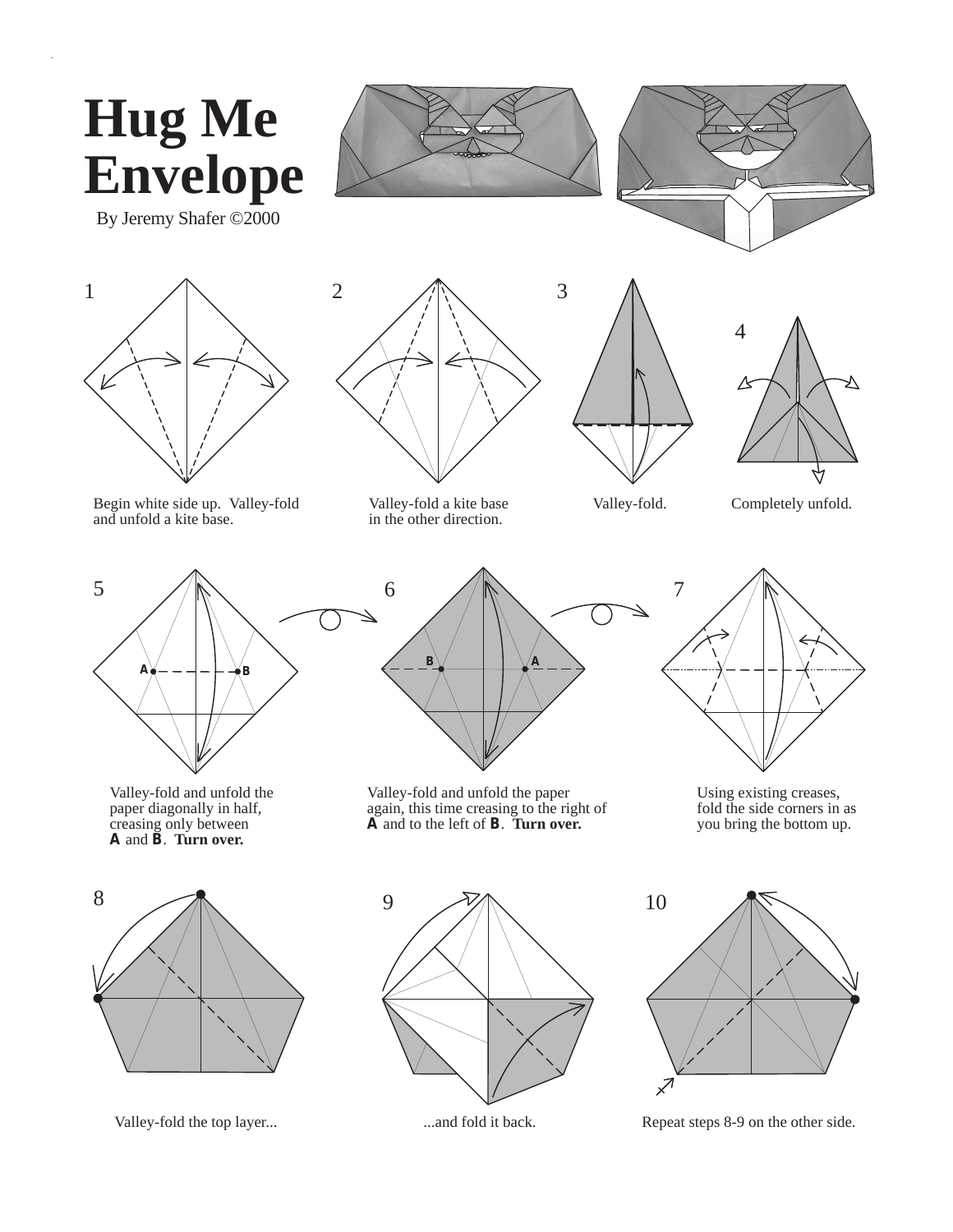

valley-fold and<br>unfold edge-to-edge. The higher the valley fold the larger the pupil of the eye will be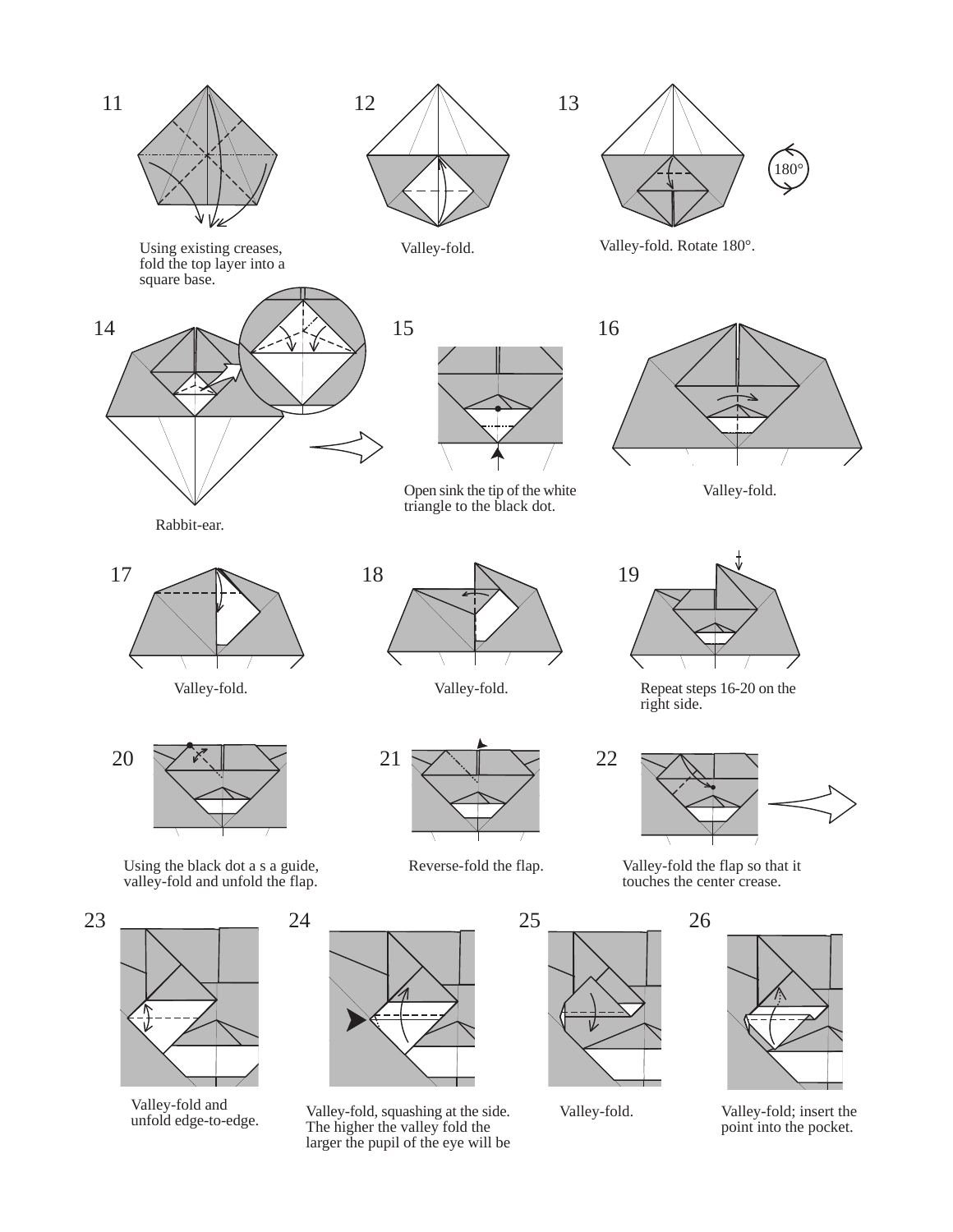